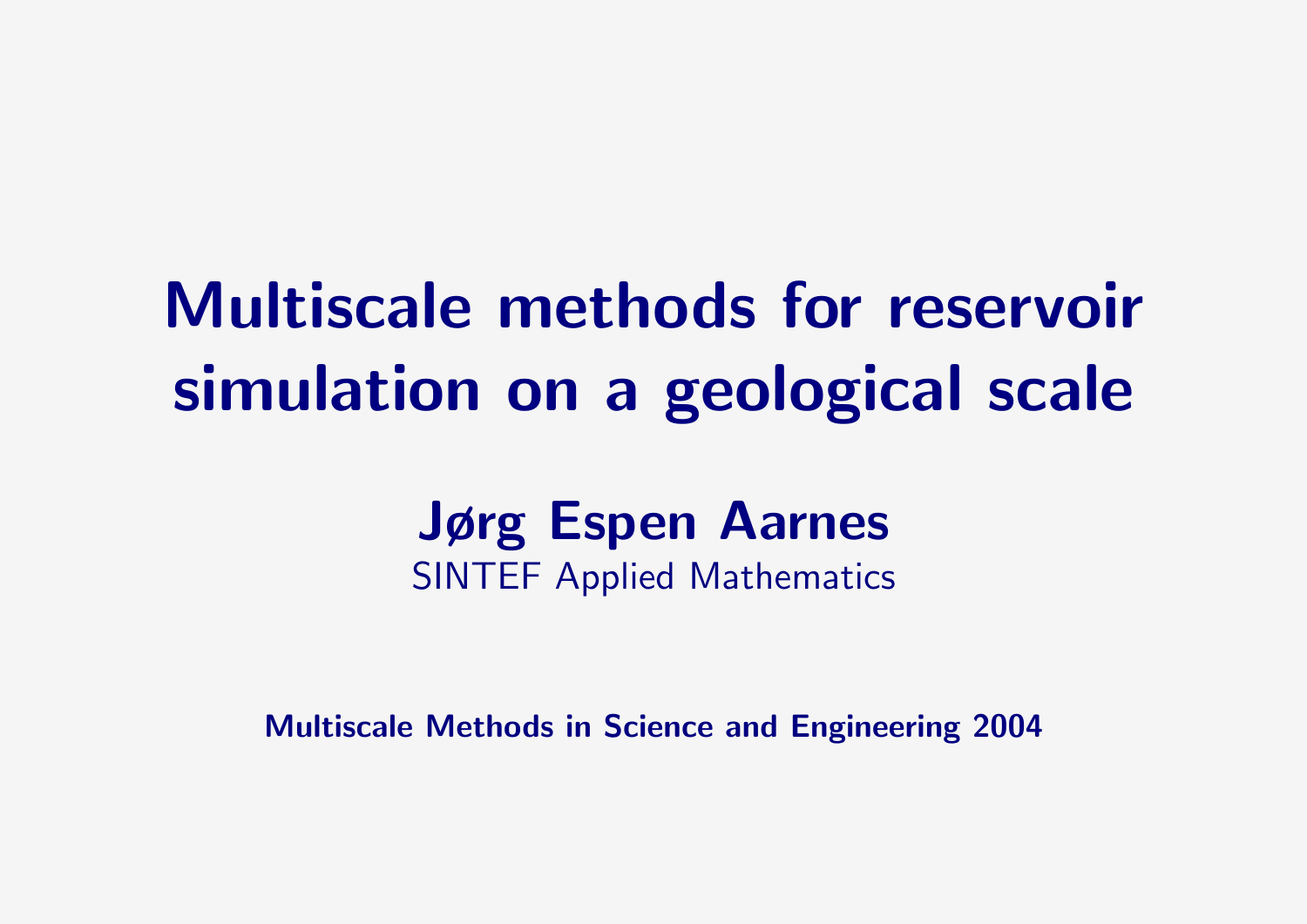#### **Motivation**

- · Modern reservoir simulators are not able to run routine simulations on the geological scale.
- · Upscaling techniques are used to create coarsened grid models for day-to-day simulation.
	- The price to pay is less reliable results.
- · Multiscale methods offer the possibility of bridging the gap between the geoscale and the simulation scale.

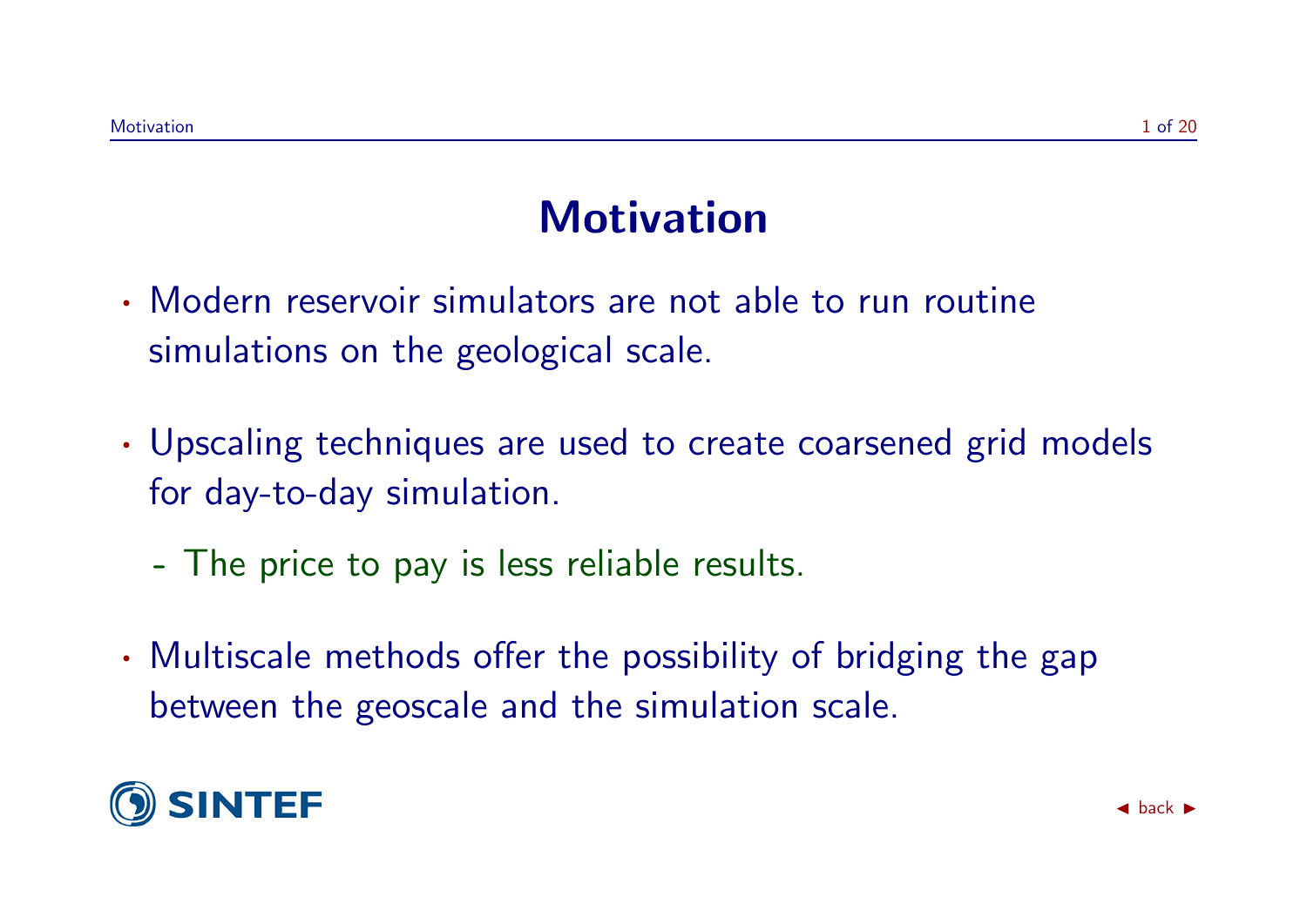# Model problem (heterogeneous porous media flow) The Darcy law and the continuity equation for phase  $i$  reads

<span id="page-2-0"></span>
$$
v_i = -k\lambda_i(\nabla p_i - \rho_i G) \tag{1}
$$

$$
\phi \partial_t S_i + \nabla \cdot v_i = q_i \tag{2}
$$

Combining [\(1\)](#page-2-0) and [\(2\)](#page-2-0) gives the elliptic equation for pressure

$$
v = -k\lambda \nabla p + k\lambda_g G \text{ and } \nabla \cdot v = q.
$$

Here  $k$  is bounded, symmetric and uniformly positive definite.

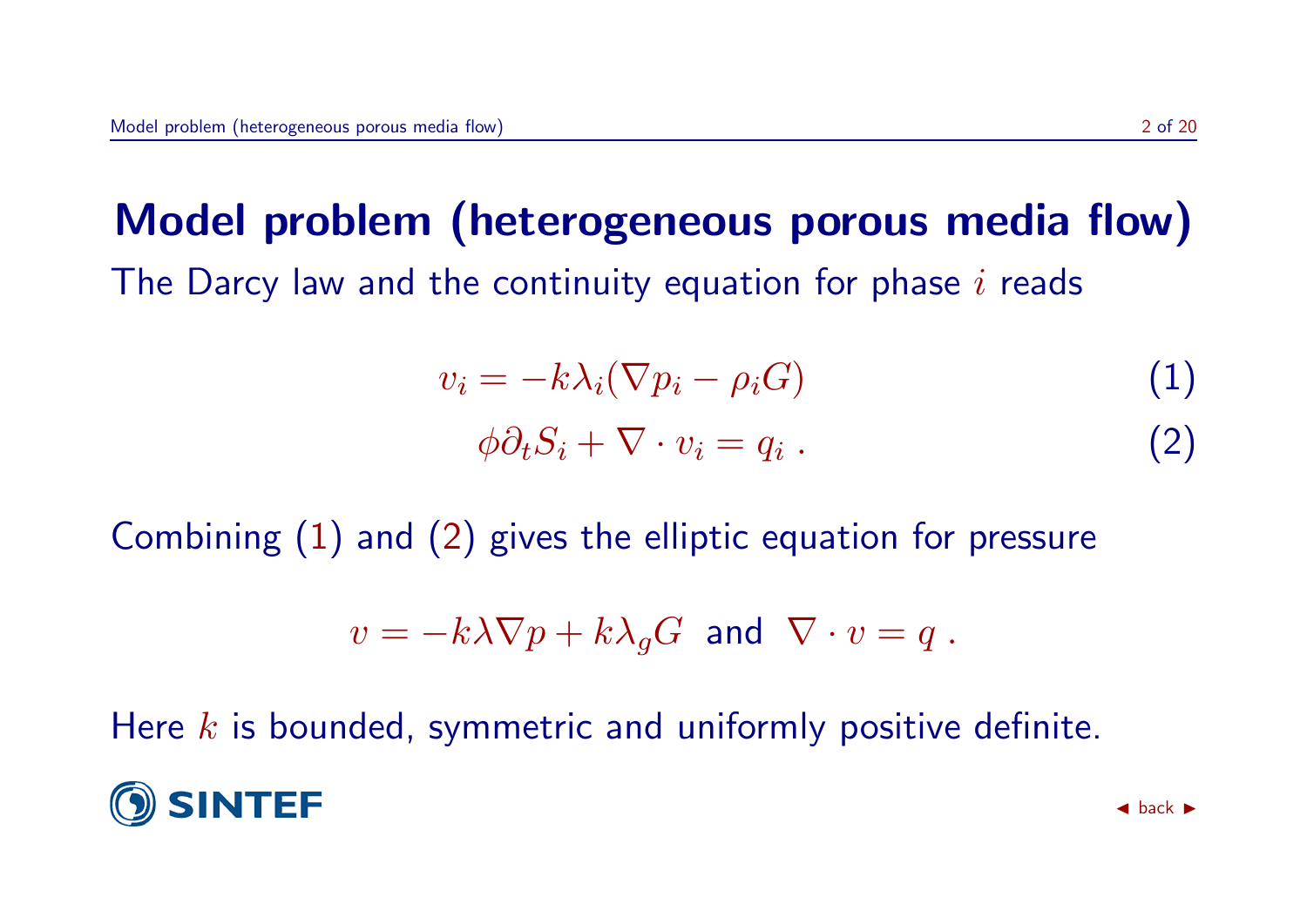- The permeability  $k$  typically span over many length scales.
	- The solution may contain a multiple scale structure.
- · Details at all scales have a strong impact on the true solution.
	- Conventional numerical methods which are not adaptive to the information at the subgrid scales may give poor accuracy.
	- A prohibitively large number of variables are often needed to resolve all the subgrid scales.
- · Hierarchical or multiscale modeling approaches are needed.

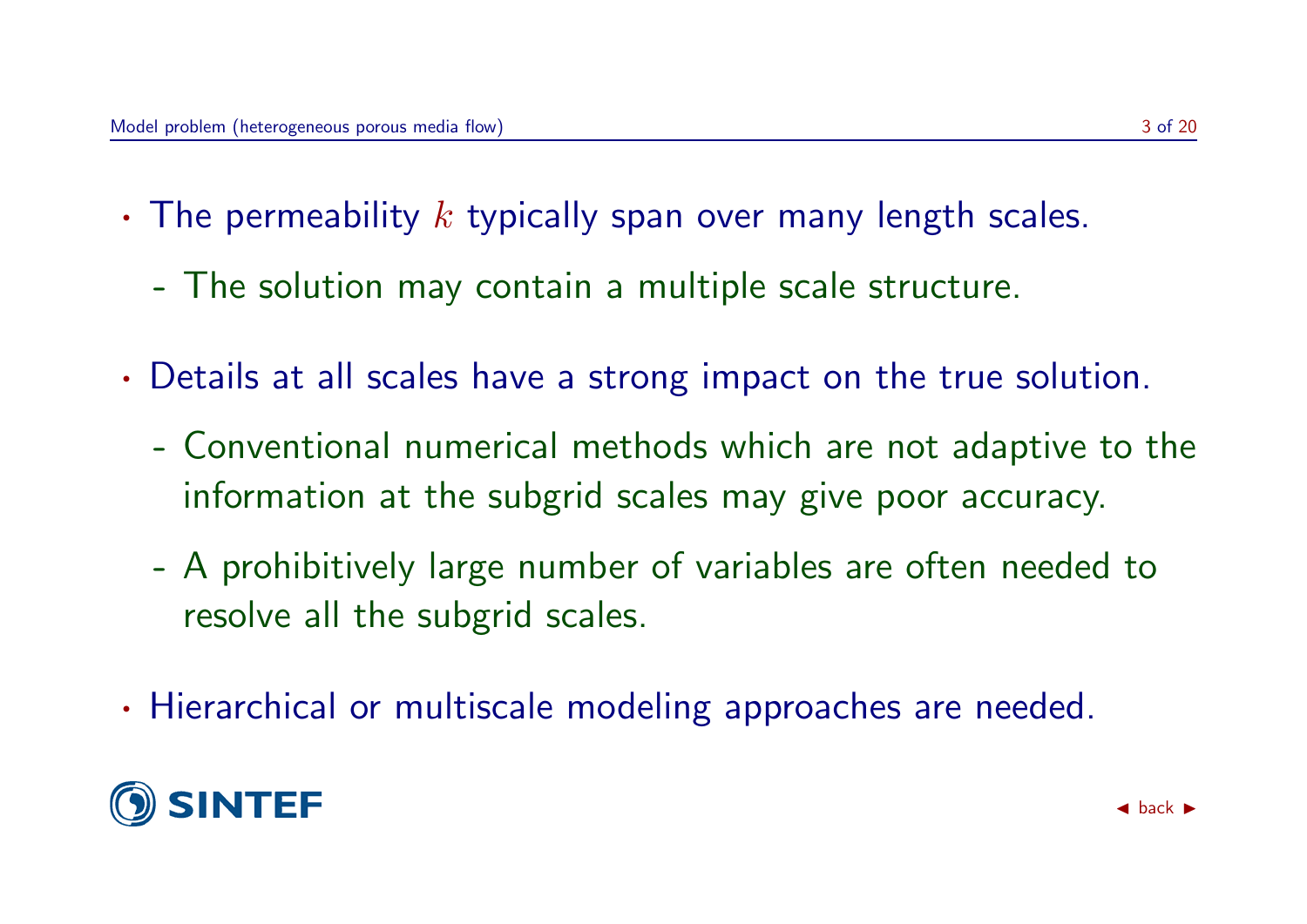# The Multiscale Finite Element Methods

The multiscale finite element methods (MsFEMs) is a class of FEMs for (nearly) elliptic problems with multiple scale coefficients.

*Multiscale methods*: Methods that incorporate fine scale information into a set of coarse scale equations in a way which is consistent with the local property of the differential operator.

The MsFEMs are based upon the construction of appropriate "coarse-scale" approximation spaces that are adaptive to the local property of the elliptic differential operator.

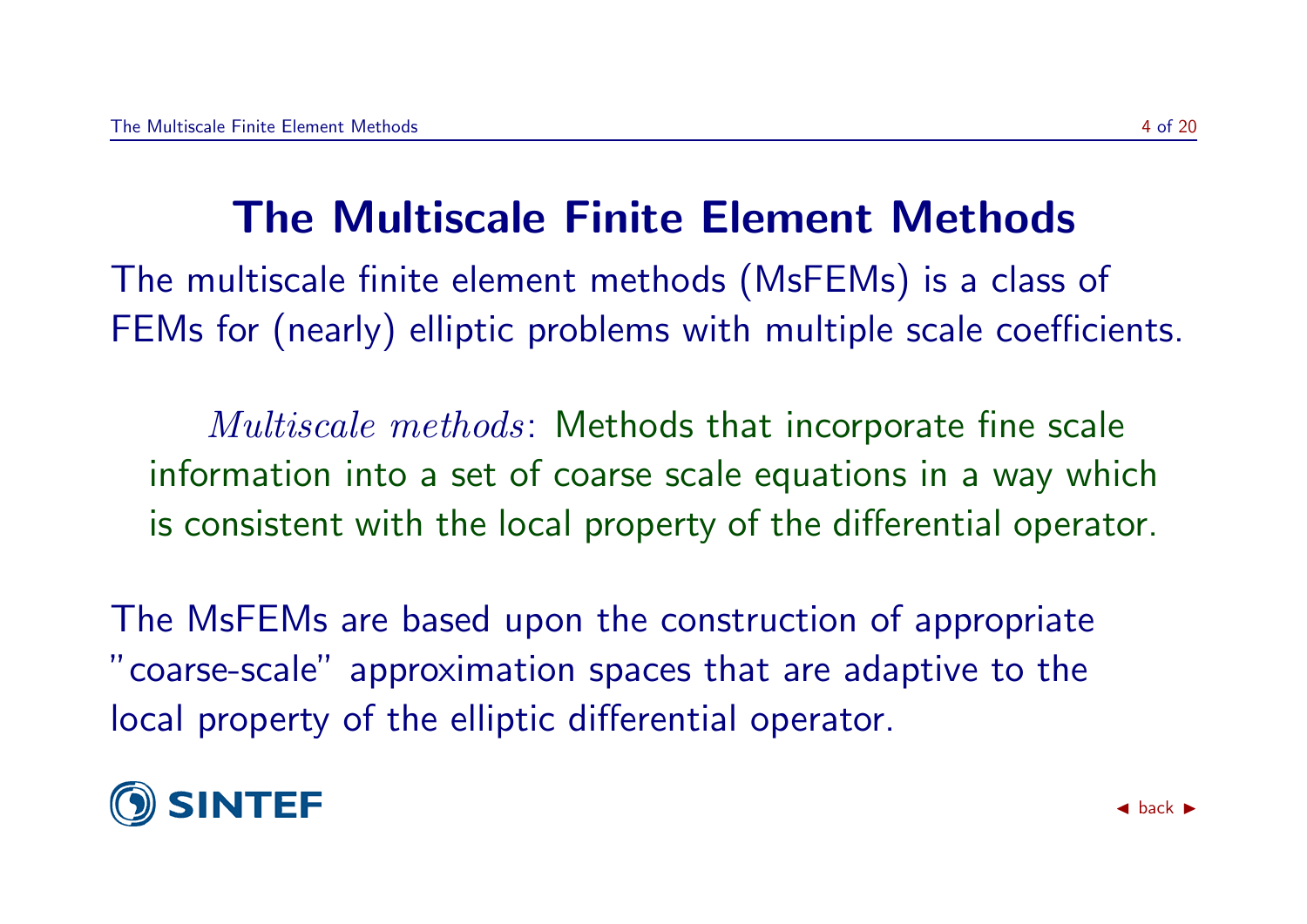Some of the features which make MsFEMs an attractive tool for reservoir simulation are:

- · The elliptic "parallelization": subgrid resolution at a low cost.
- · The flexibility: the natural ability to handle
	- heterogeneous and anisotropic materials,
	- irregular and unstructured grids.
- · The ideal foundation for adaptive numerical schemes for the solution of advective transport equations.

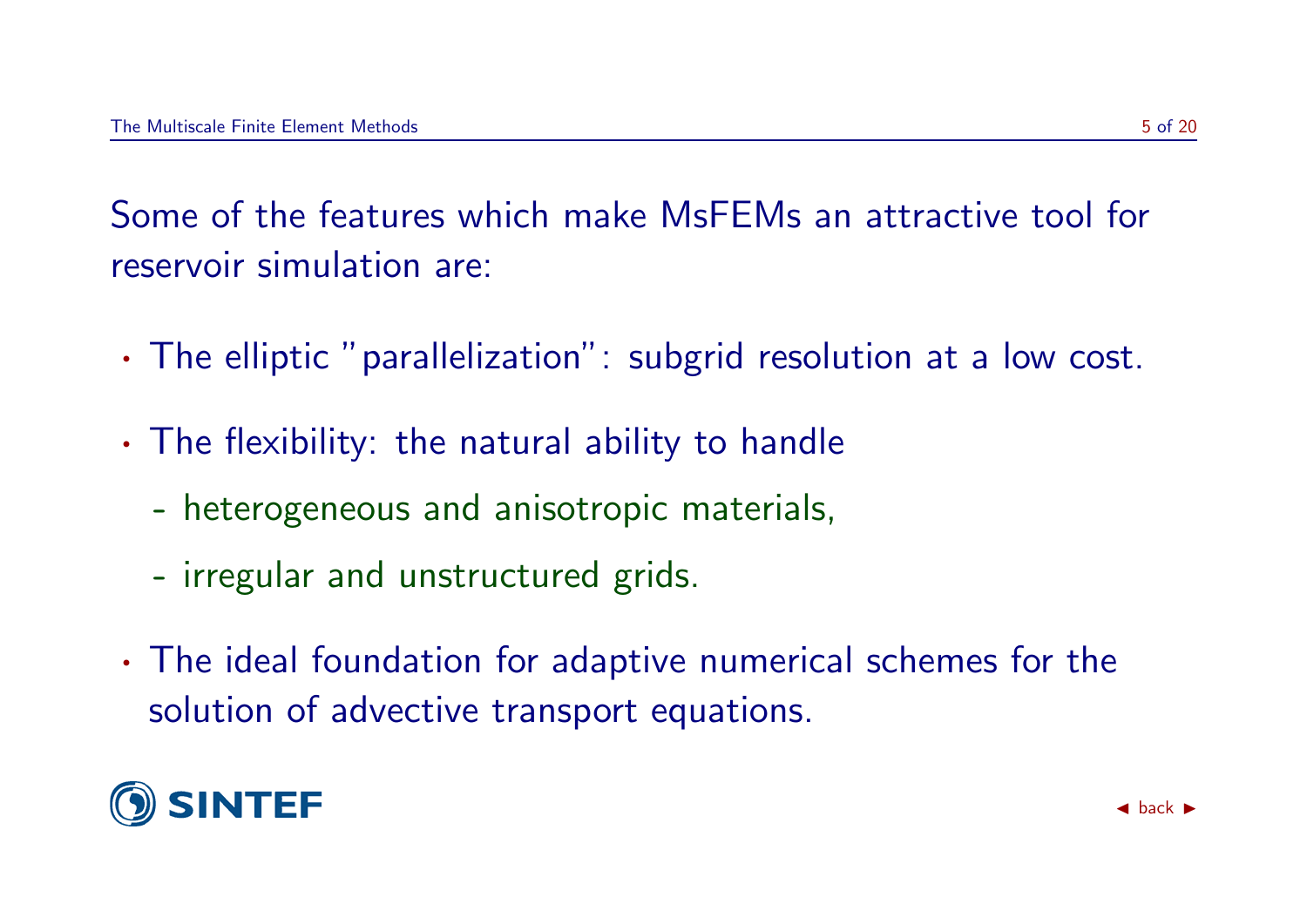### The Mixed Multiscale Finite Element Method

Let the reservoir domain  $\Omega$  be partitioned into a family of mutually disjoint elements  $\mathcal{K} = \{K\}$  of arbitrary shape and size.

The original mixed MsFEM applies base functions  $\psi_{ij}$  which satisfy

$$
\psi_{ij} = -k\lambda \nabla \phi_{ij} , \qquad \nabla \cdot \psi_{ij} = \pm |K|^{-1} \quad \text{in} \quad K_i \cup K_j ,
$$

and are subject to prescribed boundary conditions  $\psi_{ij} \cdot n_{ij} = \nu_{ij}$  on  $\Gamma_{ij} = \partial K_i \cap \partial K_j$  and no-flow conditions on  $\partial (K_i \cup K_j) \backslash \Gamma_{ij}$ .

The boundary condition  $\nu_{ij}$  is chosen such that  $\psi_{ij} \in H^{1,div}(\Omega)$ .

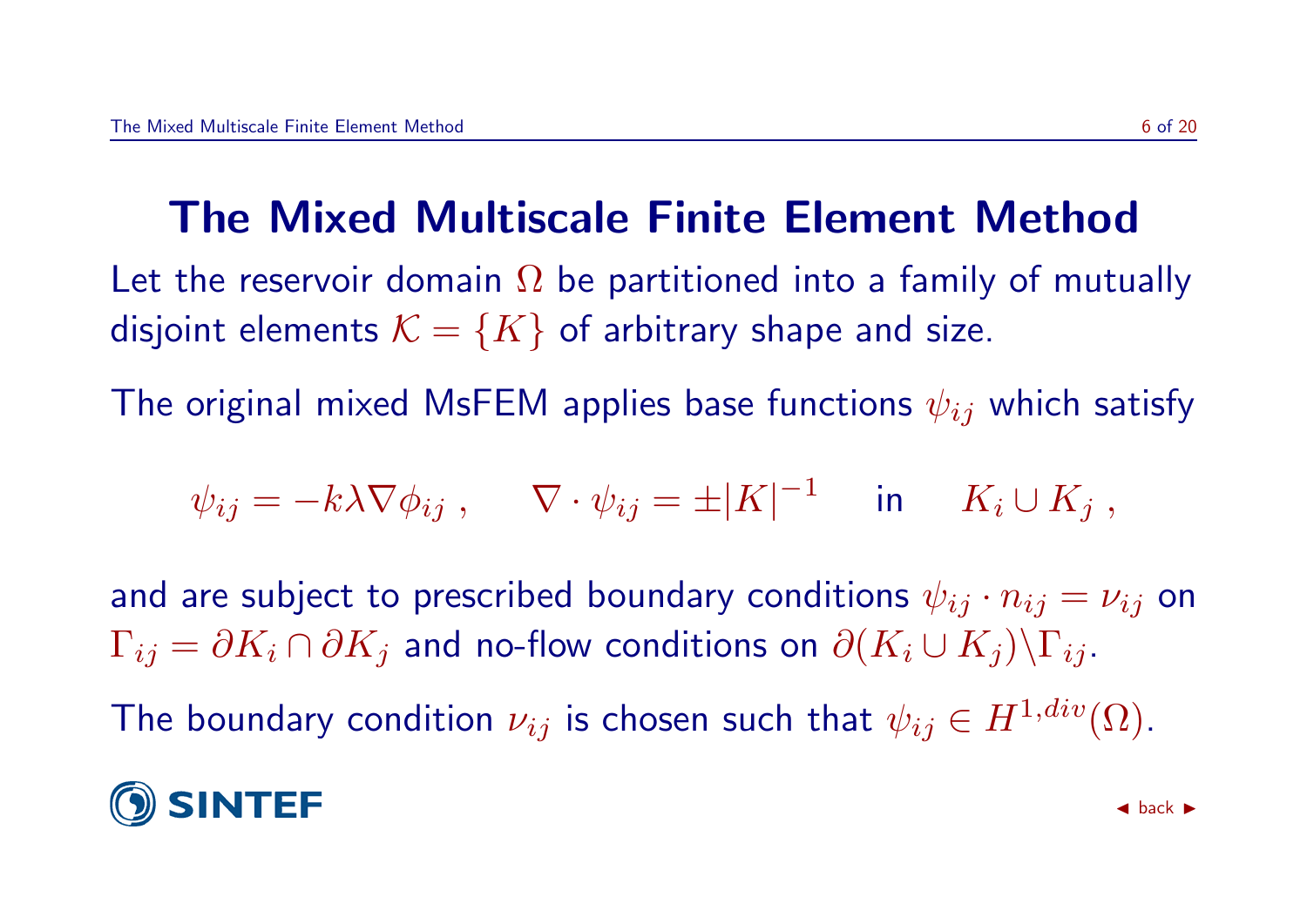To formulate the corresponding mixed MsFEM we assume, for simplicity, homogeneous boundary conditions on  $\partial\Omega$ .

We then seek  $v \in V = span \{\psi_{ij}\}\$ and  $p \in \mathcal{P}_0(\mathcal{K})$  such that

$$
\int_{\Omega} (k\lambda)^{-1} v \cdot u \, dx - \int_{\Omega} p \, \nabla \cdot u \, dx = \int_{\Omega} \frac{\lambda_g}{\lambda} G \cdot u \, dx
$$

$$
\int_{\Omega} l \, \nabla \cdot v \, dx = \int_{\Omega} q l \, dx
$$

for all  $u \in V$  and  $l \in \mathcal{P}_0(\mathcal{K})$ .

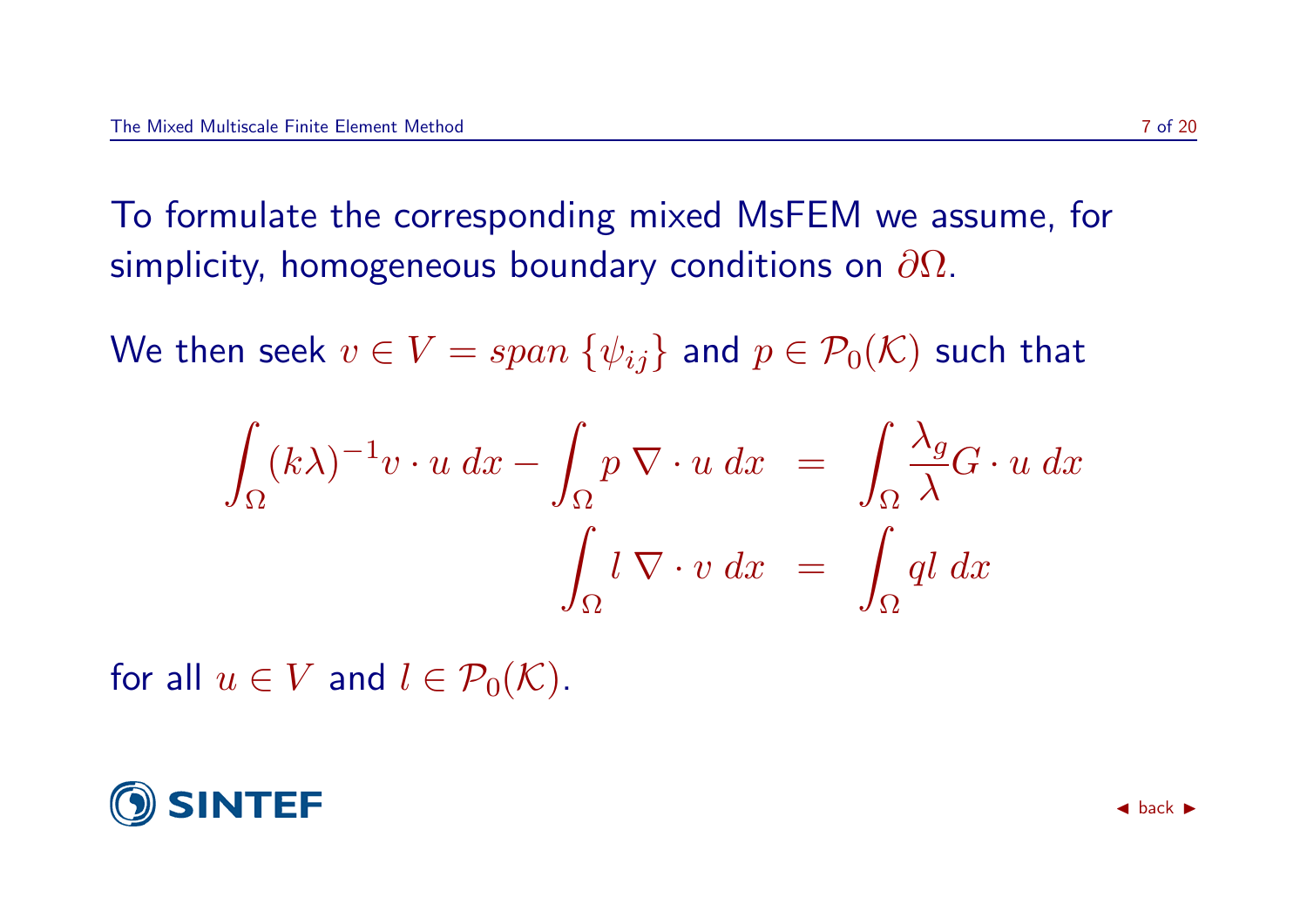# How to get subgrid resolution

- **Objective:** We want to be able to simulate the phase transport at the subgrid level without violating the mass balance.
- · Adjustments: We need to alter the definition of the base functions and to add a correction term to the mixed FEM equations in order to account for the difference between the pressure at the wells and the average pressure in the well blocks.
- **Extensions:** For multi-phase flow we need to develop an efficient way to update the base functions throughout the simulation.

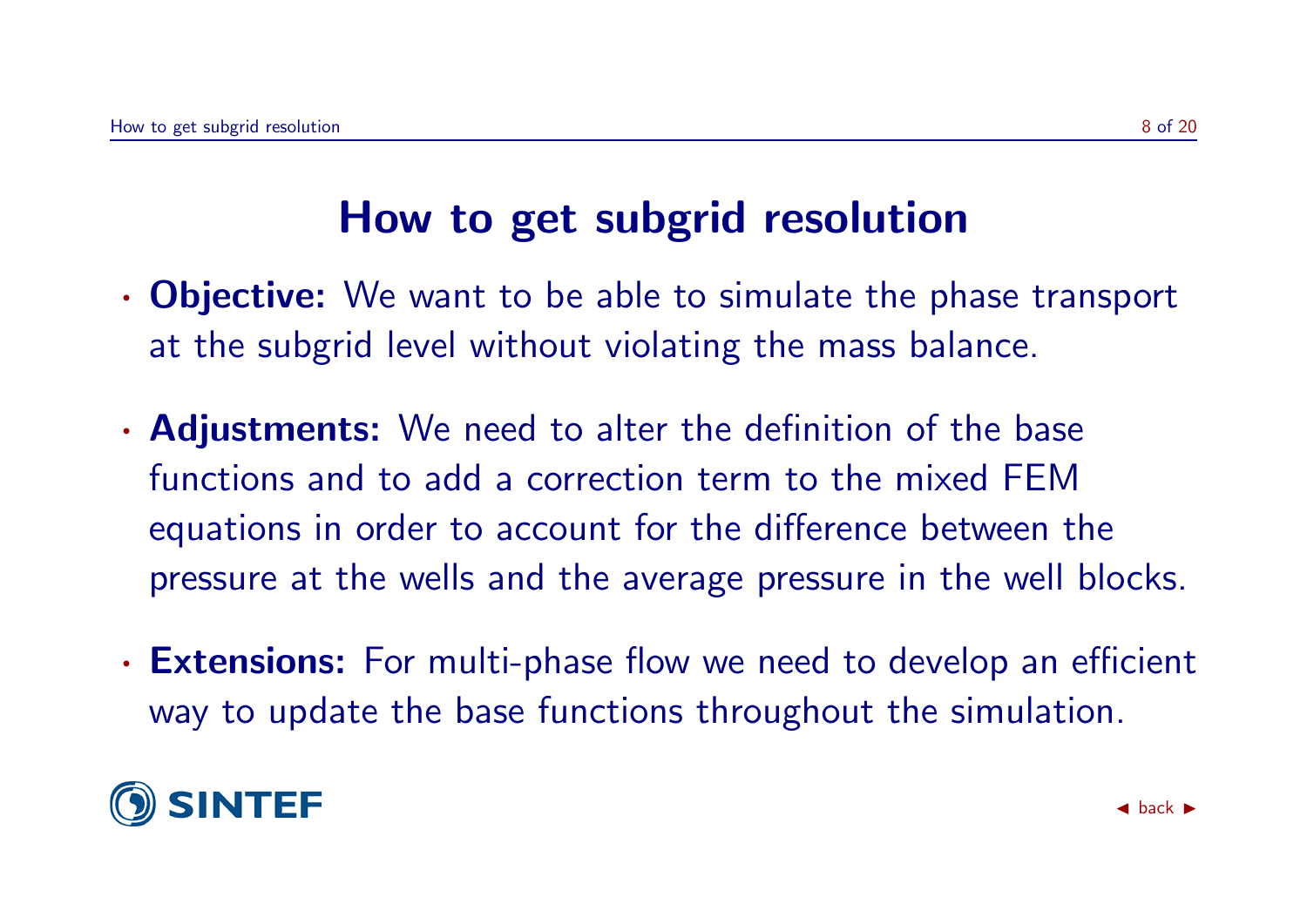#### The modified base functions

The base functions  $\psi_{ij}$  for the modified mixed MsFEM satisfy

$$
\nabla \cdot \psi_{ij} = \pm \begin{cases} \frac{1}{|K|} & \text{if } \int_K f \, dx = 0, \\ \frac{f}{\int_K f \, dx} & \text{if } \int_K f \, dx \neq 0, \end{cases}
$$

in  $K_i \cup K_j$  and prescribed boundary conditions on  $\partial (K_i \cup K_j)$ .

The boundary conditions  $\nu_{ij}$  determine how well V incorporates the local property of the differential operator. They should therefore reflect the subgrid heterogeneity and radial flow in the well blocks.

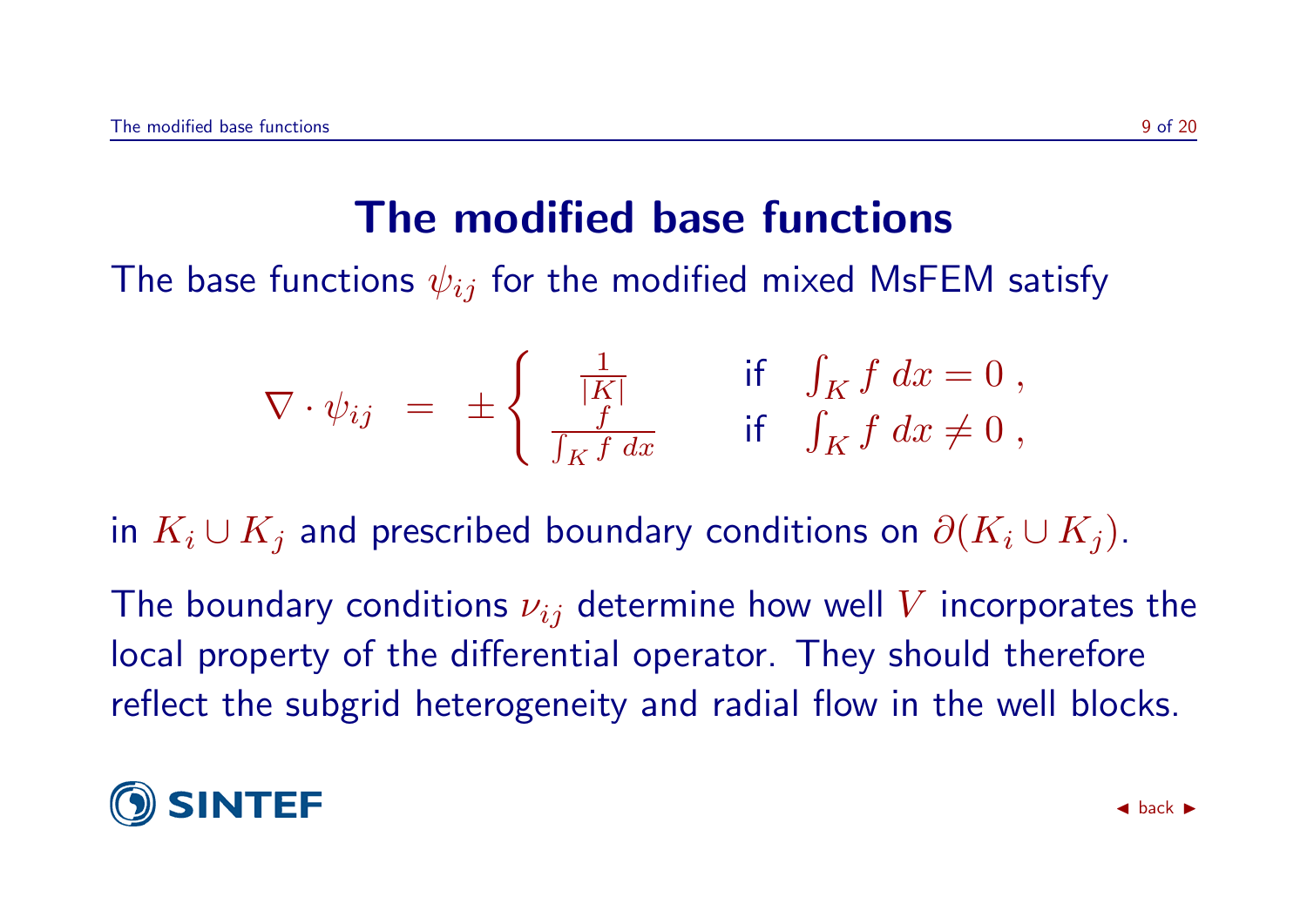



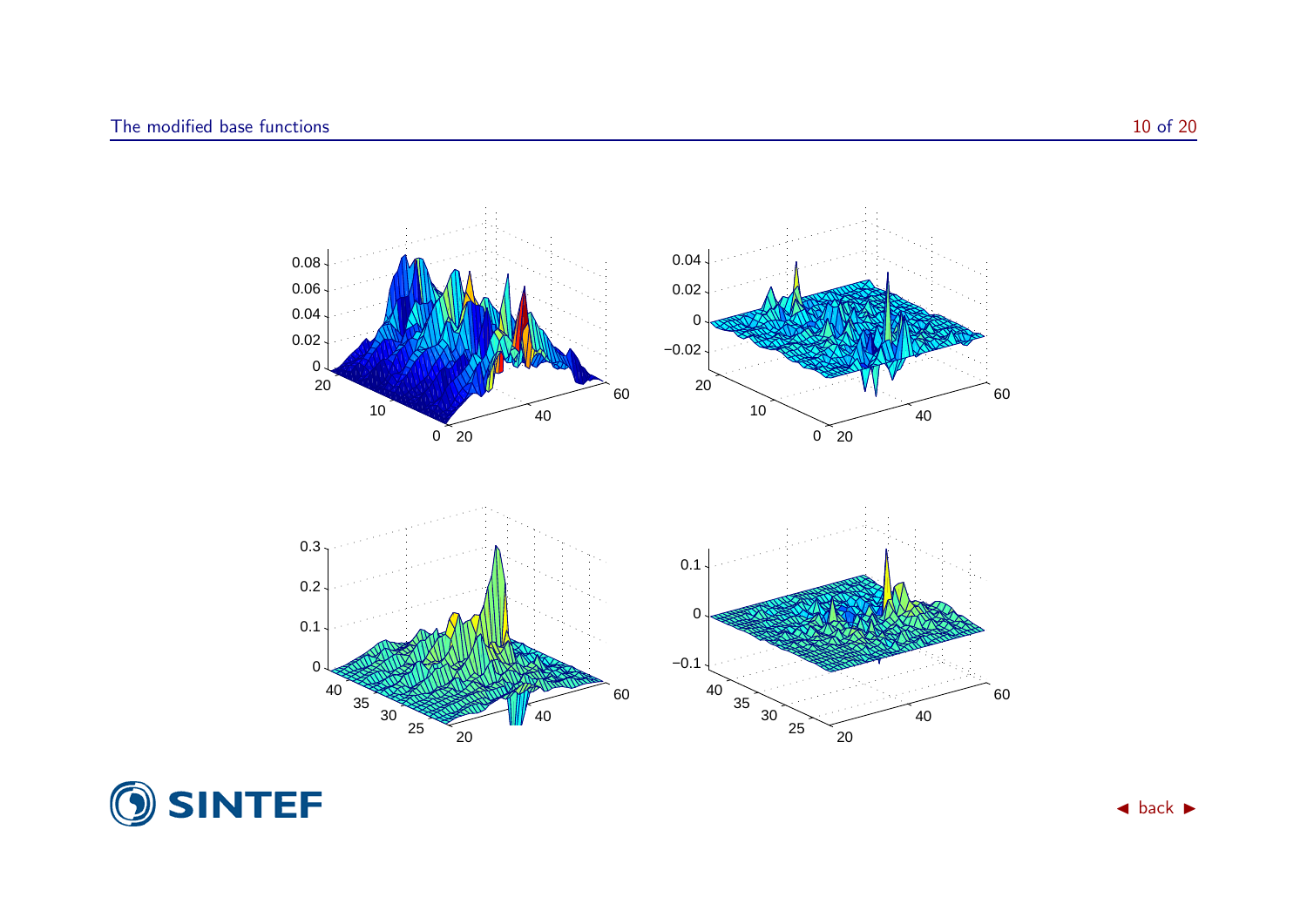#### The modified approximation space for the pressure

To modify the approximation space for the pressure, let  $\hat{p}$  be a function that vanishes outside the well blocks and satisfies

$$
\int_K \hat{p} \, dx = 0, \quad \hat{v} = -k\lambda \nabla \hat{p} + k\lambda_g G, \quad \nabla \cdot \hat{v} = q, \quad \hat{v} \cdot n = \nu_K
$$

in the well blocks for some boundary condition  $\nu_K \approx v \cdot n$  on  $\partial K$ .

If v solves the mixed formulation,  $\nu_{ij} = \frac{v \cdot n}{\int_{\Gamma_{i}} v}$  $\Gamma_{\bm i\bm j}$  $\frac{n}{v\cdot n}$  on  $\Gamma_{ij}$  and  $\nu_K = v \cdot n$  on  $\partial K$ , then there exist a  $p \in \check{U} = \hat{p} + \mathcal{P}_0(\mathcal{K})$  such that v satisfies the mixed equations for all  $u \in V$  and  $l \in \mathcal{P}_0(\mathcal{K})$ .

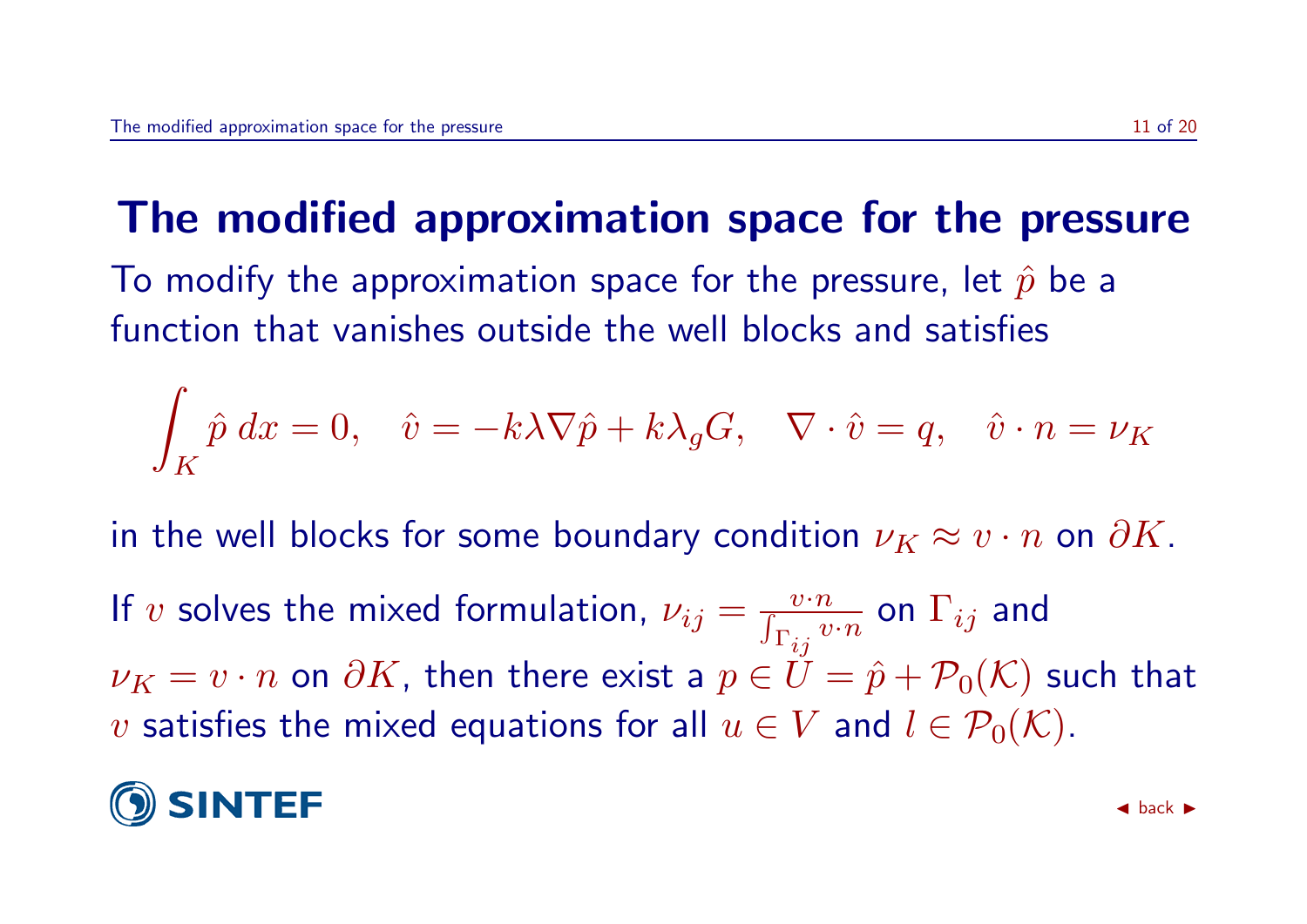#### The modified mixed multiscale FEM

Find  $v \in V = span \{\psi_{ij}\}\$ and  $p \in U$  such that

$$
\int_{\Omega} (k\lambda)^{-1} v \cdot u \, dx - \int_{\Omega} p \, \nabla \cdot u \, dx = \int_{\Omega} \frac{\lambda_g}{\lambda} G \cdot u \, dx
$$

$$
\int_{\Omega} l \, \nabla \cdot v \, dx = \int_{\Omega} q l \, dx
$$

for all  $u \in V$  and  $l \in \mathcal{P}_0(\mathcal{K})$ .

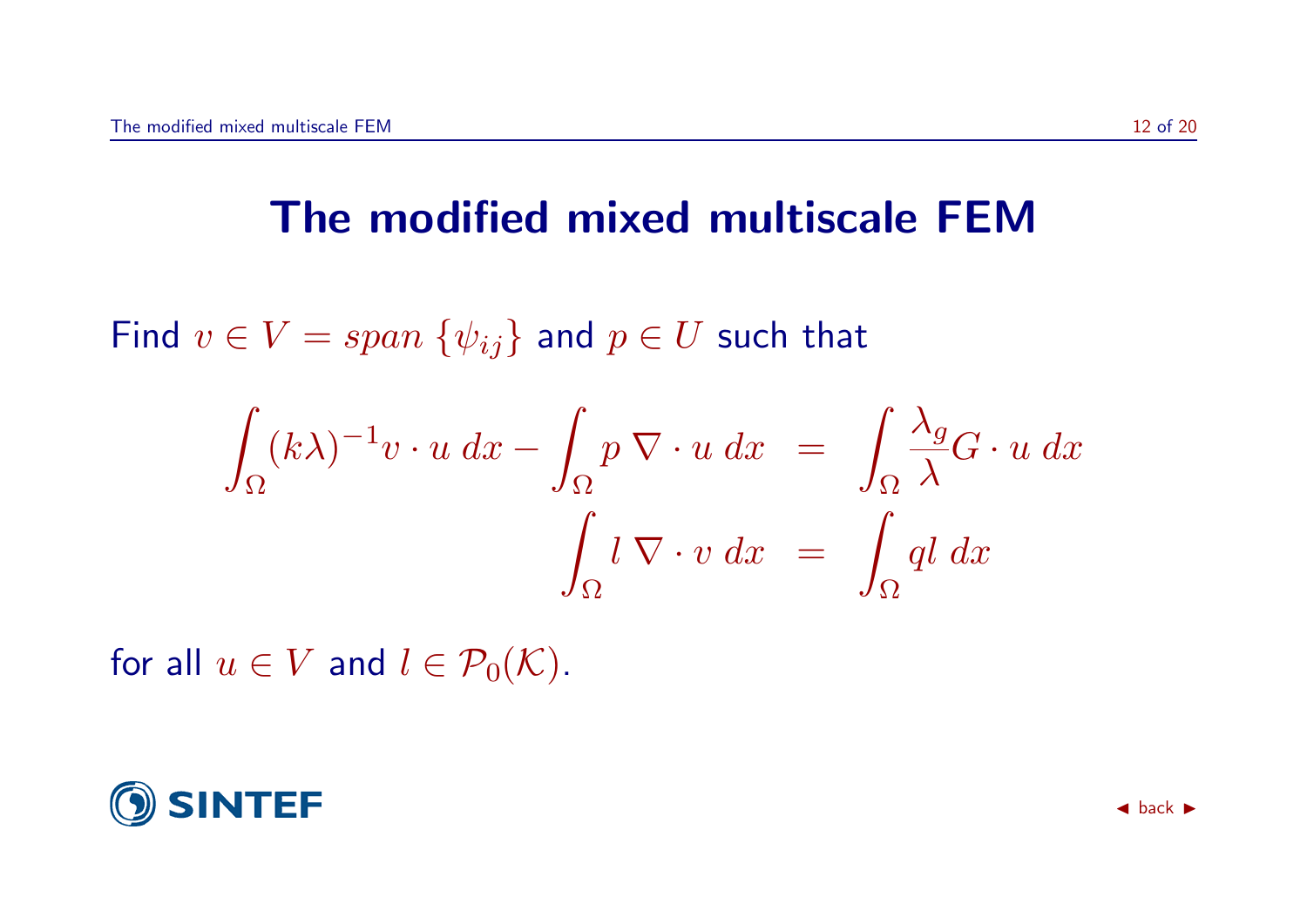#### Numerical Test Case (two-phase flow)

The test case is an upscaled version of the 10th SPE comparative solution project, model 2. The model specifications are as follows.



- $\cdot$  30  $\times$  110  $\times$  17 cells.
- · Sim. time: 2000 days.
- · No-flow BC.

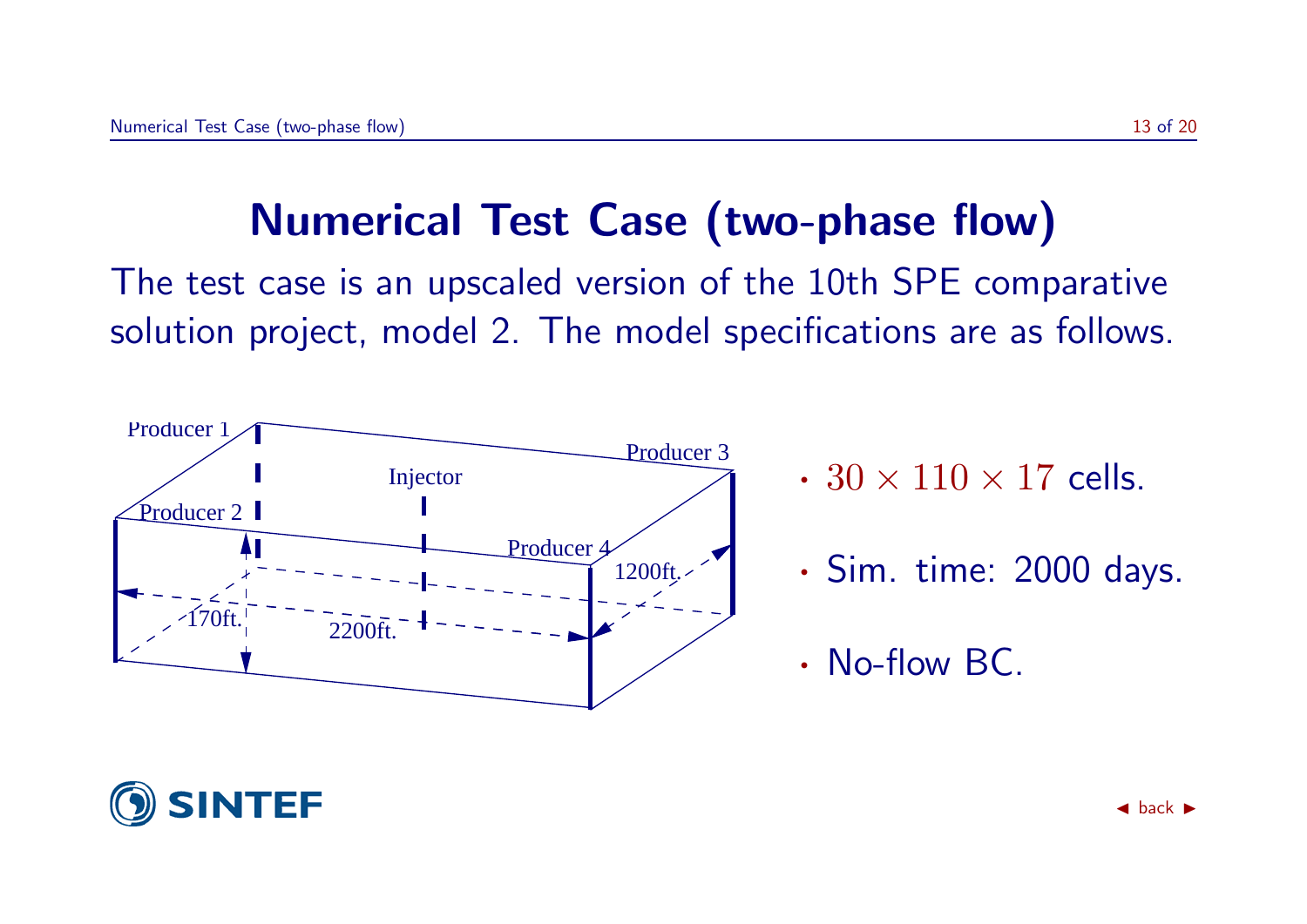





Upper Ness formation  $30 \times 110 \times 10$  cells.  $5 \times 11 \times 2$  blocks.

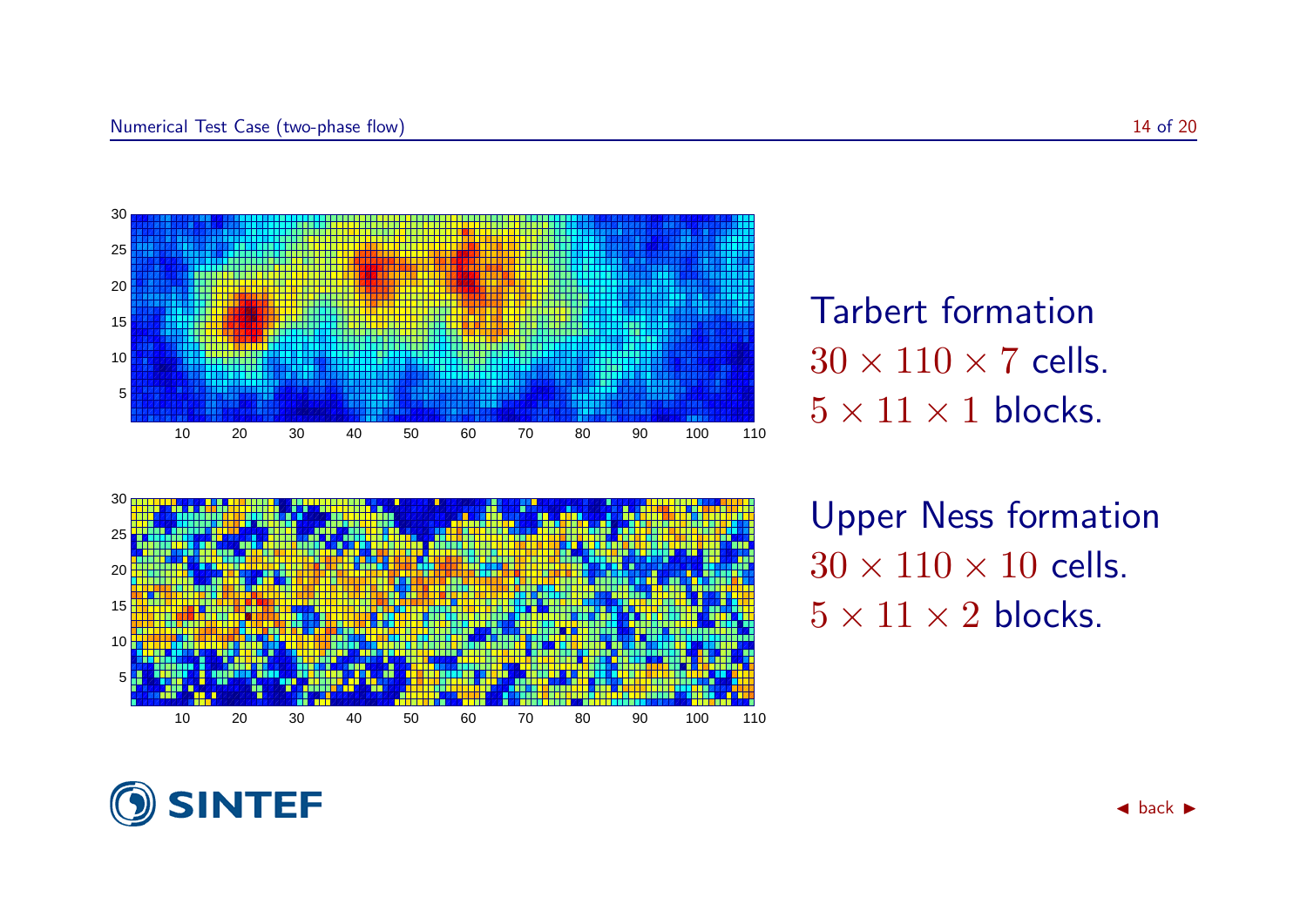To access the accuracy of the flow scenarios induced by the mixed MsFEM we compare the water-cut curve with the corresponding water-cut curve induced by a reference solution.

The water-cut curves plot the fraction of water in the produced fluid and is a more sensitive measure than the accumulated oil-production curves which are also frequently used.

We also quantify the discrepancy between the water-cut curves  $\omega_i^{ref}$  $\frac{ref}{i}$  and  $\omega_i^{ms}$  $\frac{ms}{i}$  for producer  $i$  with the norm measure

$$
e_i^{ms} = \frac{\left\|\omega_i^{ref} - \omega_i^{ms}\right\|_{L^2}}{\left\|\omega_i^{ref}\right\|_{L^2}}.
$$

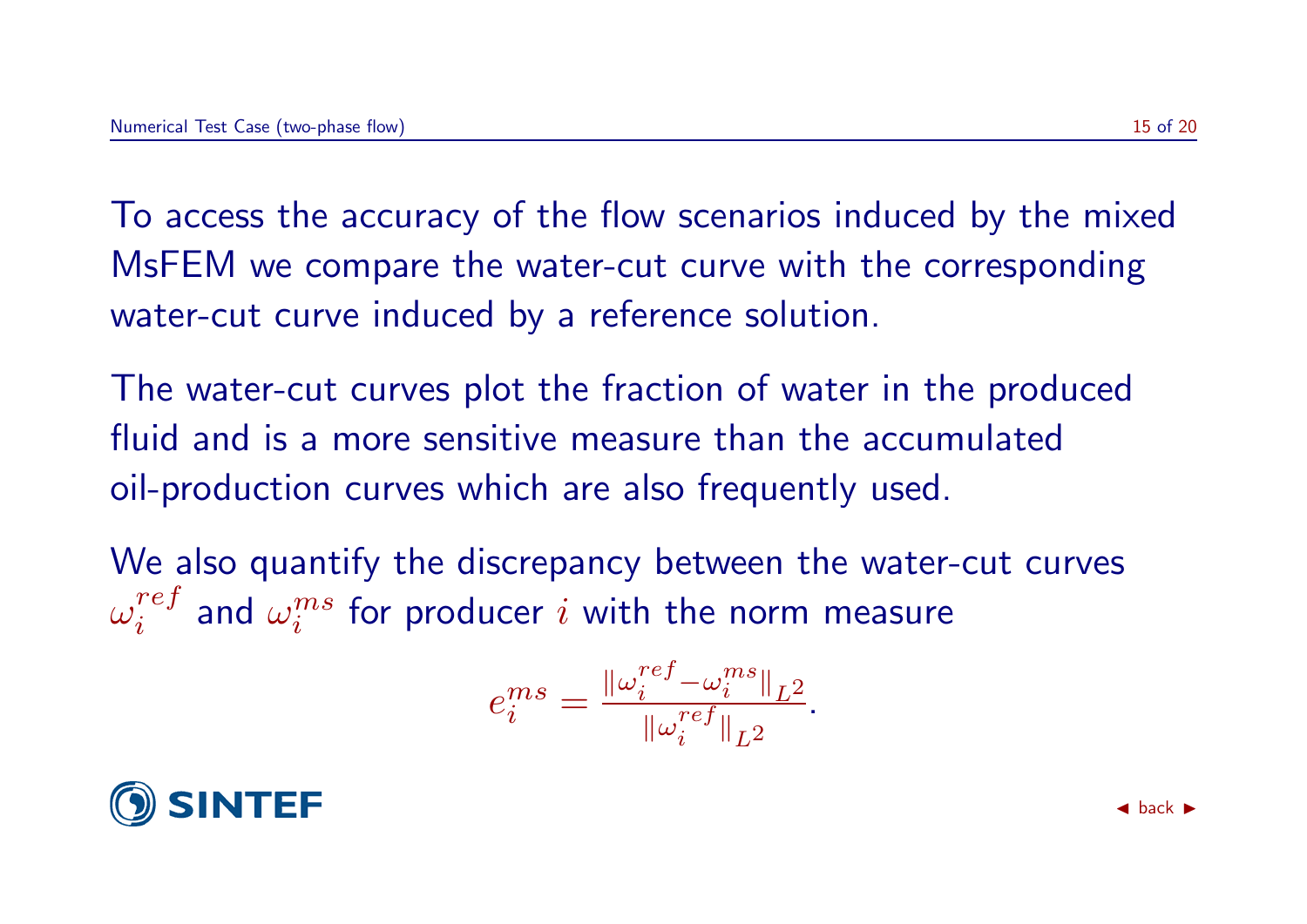

Steady-state two-phase flow:  $\lambda \equiv 1$  and  $\lambda_g = 0$ .

| $e_i^{ms}$ | Tarbert | U.Ness |
|------------|---------|--------|
| $e_1^{ms}$ | .044    | .075   |
| $e_2^{ms}$ | .022    | .024   |
| $e_3^{ms}$ | .008    | .040   |
| $e_n^{ms}$ | .008    | .174   |

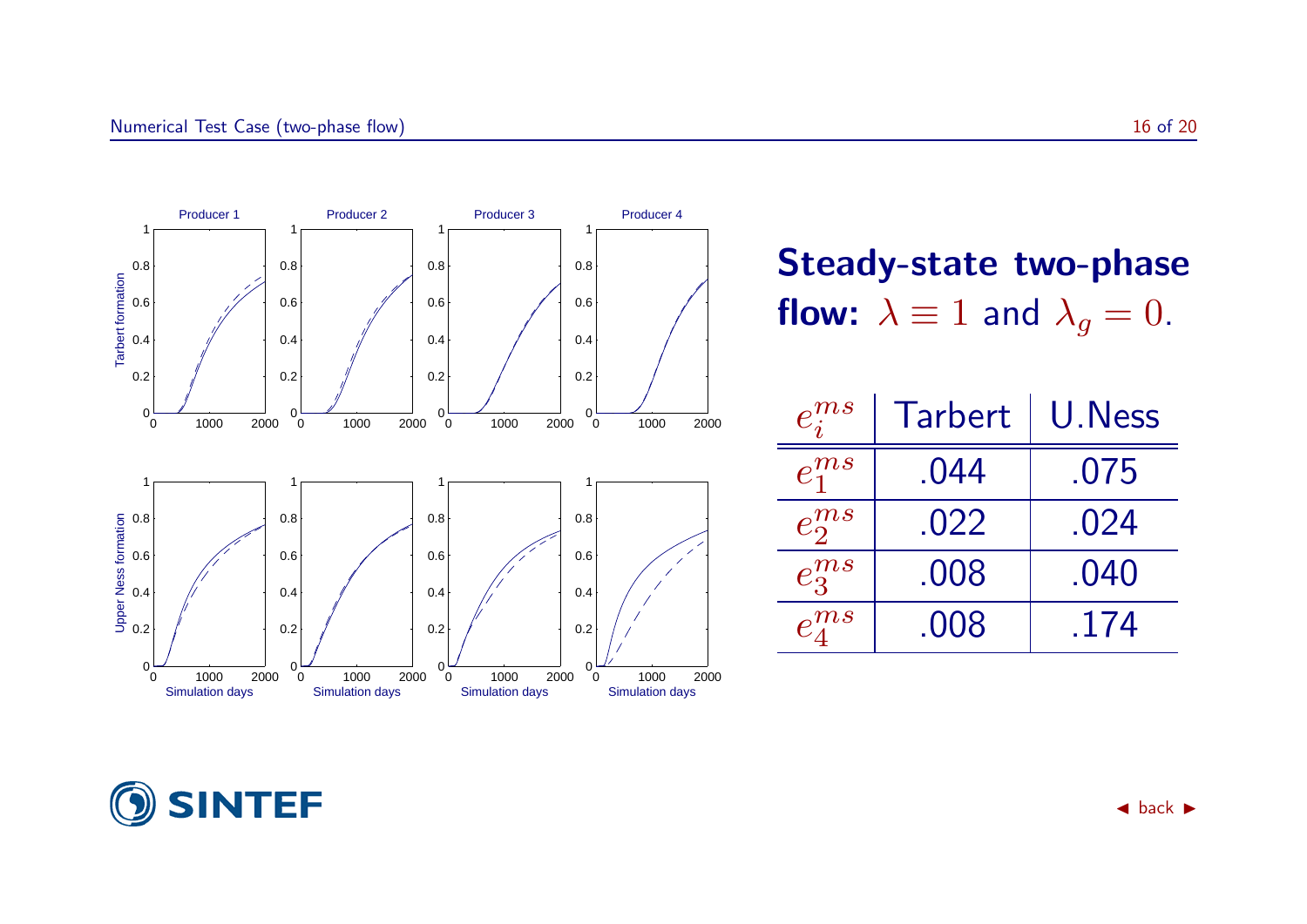#### We now consider dynamic two-phase flow and define

$$
\lambda_w(S) = c \left( \frac{S - S_{rw}}{1 - S_{rw} - S_{ro}} \right)^2 \quad \text{and} \quad \lambda_o(S) = \left( \frac{1 - S - S_{ro}}{1 - S_{rw} - S_{ro}} \right)^2
$$

where  $S_{rw} = S_{ro} = 0.2$  are the residual water and oil saturations.

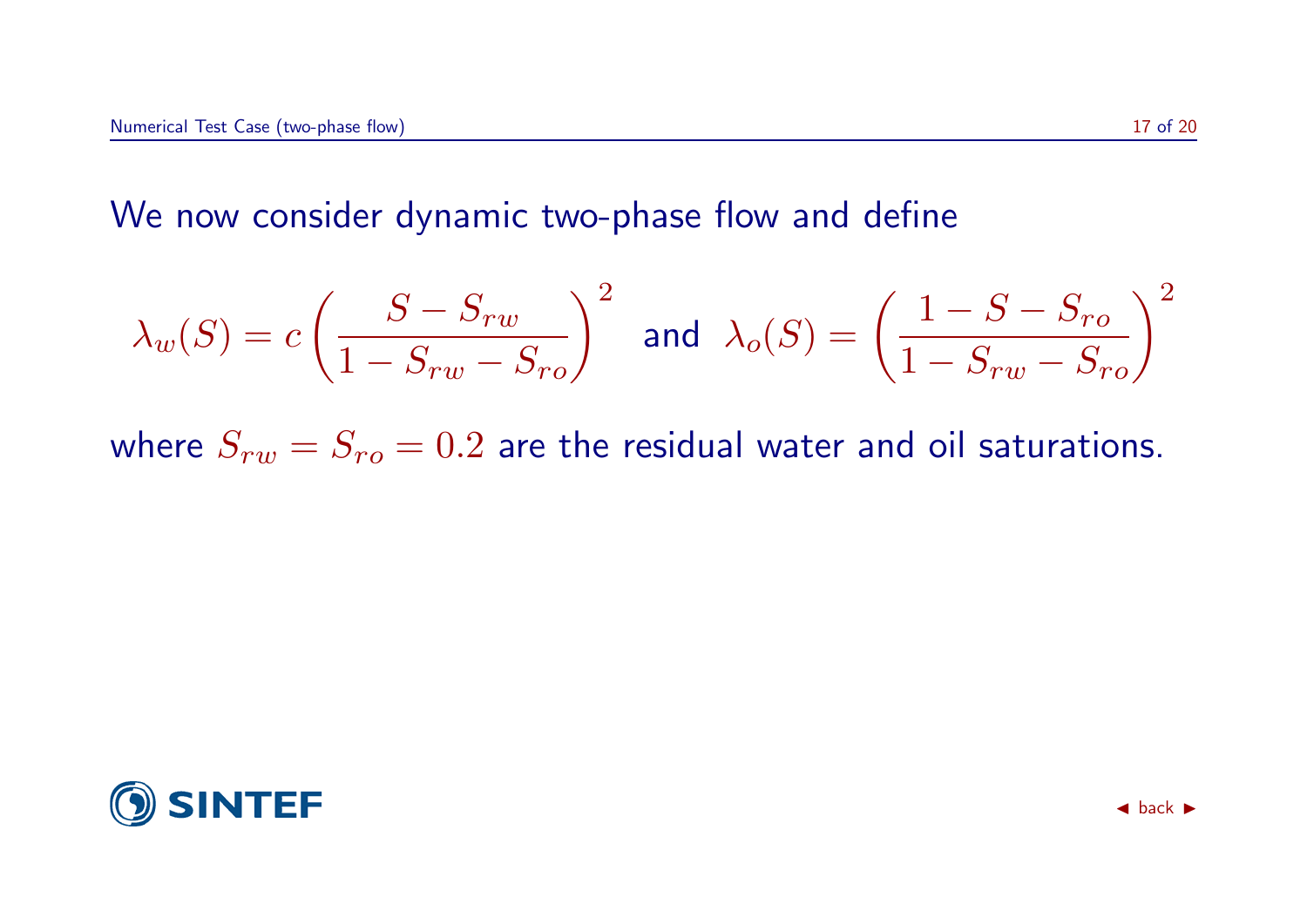

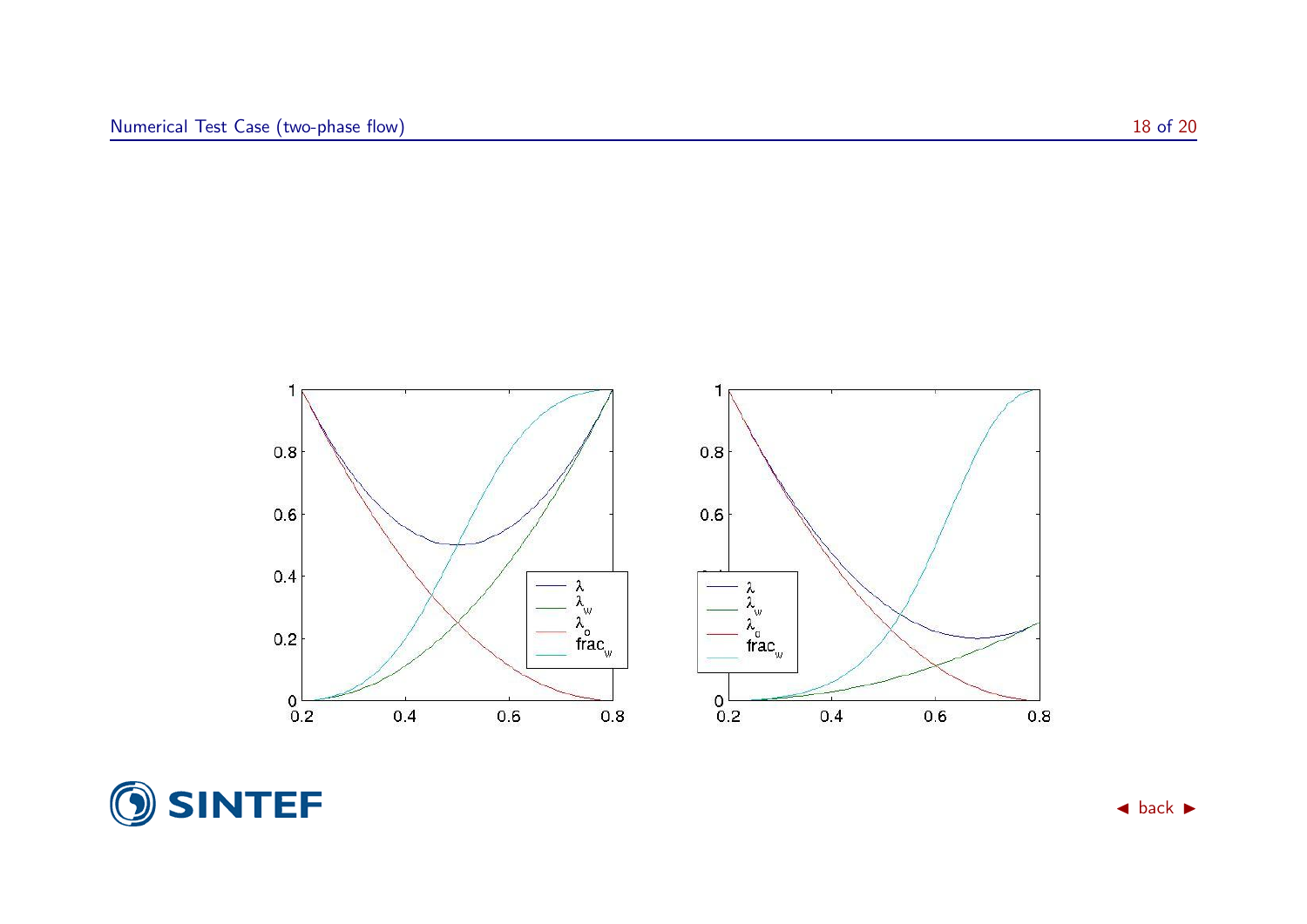

| <b>Dynamic</b> | two-phase                                          |  |
|----------------|----------------------------------------------------|--|
|                | <b>flow:</b> $\lambda = \lambda_w + \lambda_o$ and |  |
|                | $\lambda_q = \rho_w \lambda_w + \rho_o \lambda_o.$ |  |

| $e_i^{ms}$ | $c=1$ | $c=.25$ |
|------------|-------|---------|
| $e_1^{ms}$ | .007  | .035    |
| $e_2^{ms}$ | .006  | .020    |
| $e_3^{ms}$ | .031  | .067    |
| $e_n^{ms}$ | .006  | .022    |